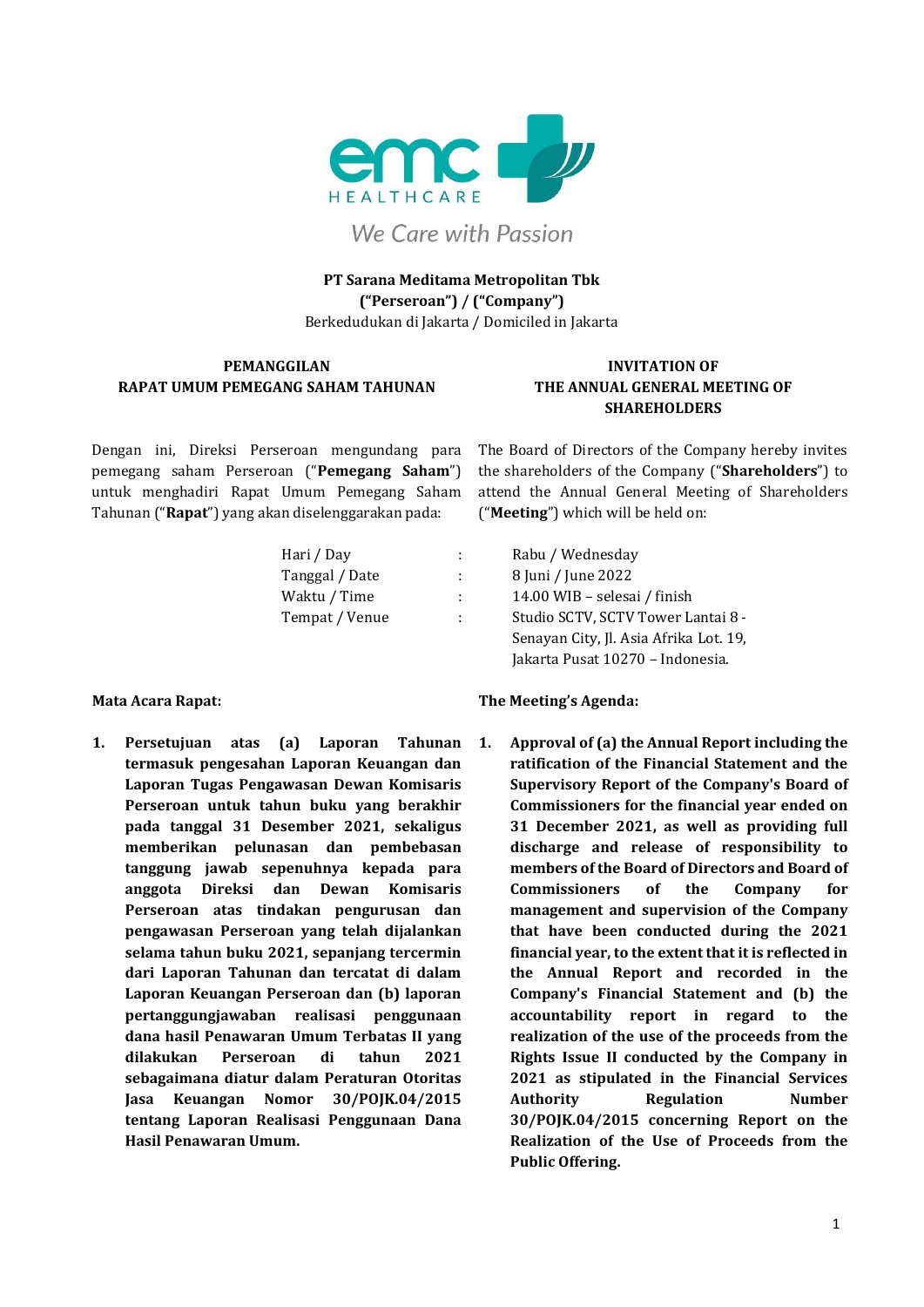Perseroan akan menyampaikan kinerja Perseroan yang dilaksanakan oleh Direksi dan laporan pelaksanaan tugas pegawasan Dewan Komisaris, serta kondisi keuangan Perseroan, sebagaimana telah tercantum dalam Laporan Tahunan dan Laporan Keuangan Tahunan Perseroan, untuk kemudian disetujui dan/atau disahkan oleh Rapat sesuai dengan ketentuan Pasal 21 ayat (7) Anggaran Dasar Perseroan. Persetujuan dan/atau pengesahan oleh Rapat tersebut juga disertai dengan pemberian pelunasan dan pembebasan tanggung jawab sepenuhnya (*volledig acquit et de charge*) kepada Direksi dan Dewan Komisaris Perseroan atas pengurusan dan pengawasan yang telah dijalankan selama tahun buku 2021, sepanjang tercermin dalam Laporan Tahunan dan tercatat dalam Laporan Keuangan Tahunan Perseroan, serta bukan merupakan tindak pidana atau pelanggaran terhadap ketentuan peraturan perundang-undangan, sesuai dengan Pasal 11 ayat (8) Anggaran Dasar Perseroan *jo*. Pasal 69 ayat (1) Undang-Undang No. 40 Tahun 2007 tentang Perseroan Terbatas ("**UUPT**").

Perseroan juga akan menyampaikan pertanggungjawaban realisasi penggunaan dana hasil Penawaran Umum Terbatas II yang telah dilaksanakan pada tahun 2021, sesuai dengan ketentuan Pasal 6 Peraturan Otoritas Jasa Keuangan Nomor 30/POJK.04/2015 tentang Laporan Realisasi Penggunaan Dana Hasil Penawaran Umum.

**2. Persetujuan atas penetapan penggunaan laba bersih Perseroan untuk tahun buku yang berakhir pada tanggal 31 Desember 2021.**

Perseroan akan menyampaikan penggunaan laba bersih Perseroan dalam tahun buku 2021 untuk dapat disetujui oleh Rapat, sesuai dengan ketentuan Pasal 22 dan Pasal 23 Anggaran Dasar Perseroan *jo.* Pasal 17 UUPT.

**3. Persetujuan atas perubahan Pasal 3 Anggaran Dasar Perseroan tentang maksud dan tujuan dalam rangka penyesuaian terhadap Klasifikasi** 

Penjelasan: Description:

The Company will present the Company's performance carried out by the Board of Directors and a report on the implementation of the supervisory duties of the Board of Commissioners, as well as the Company's financial condition, as stated in the Annual Report and Annual Financial Statements of the Company, to be subsequently approved and/or ratified by the Meeting in accordance with the provisions of Article 21 paragraph (7) of the Company's Articles of Association. Such approval and/or ratification by the Meeting shall be obtained along with a full discharge and release of responsibility (*volledig acquit et de charge*) to the Board of Directors and Board of Commissioners of the Company for the management and supervision that has been carried out during the 2021 financial year, to the extent that it is reflected in the Annual Report and recorded in the Annual Financial Statement, and is not a criminal offense or a breach of the prevailing laws and regulations, in accordance with Article 11 paragraph (8) of the Company's Articles of Association *jo.* Article 69 paragraph (1) of Law No. 40 of 2007 on the Limited Liability Companies ("**Company Law**").

The Company will also deliver its accountability for the realization of the use of proceeds from the Rights Issue II which held in 2021, in accordance with the provisions of Article 6 of the Financial Services Authority Regulation Number 30/POJK.04/2015 concerning the Report on the Realization of the Use of Proceeds from the Public Offering.

### **2. Approval of the determination of the use of the Company's net profit for the financial year ended on 31 December 2021.**

#### Penjelasan: Description:

The Company will submit the use of the Company's net profit in the 2021 financial year to be approved by the Meeting, in accordance with the provisions of Article 22 and Article 23 of the Company's Articles of Association *jo.* Article 17 of the Company Law.

**3. Approval of amendments to Article 3 of the Company's Articles of Association regarding the purposes and objectives for the purpose of**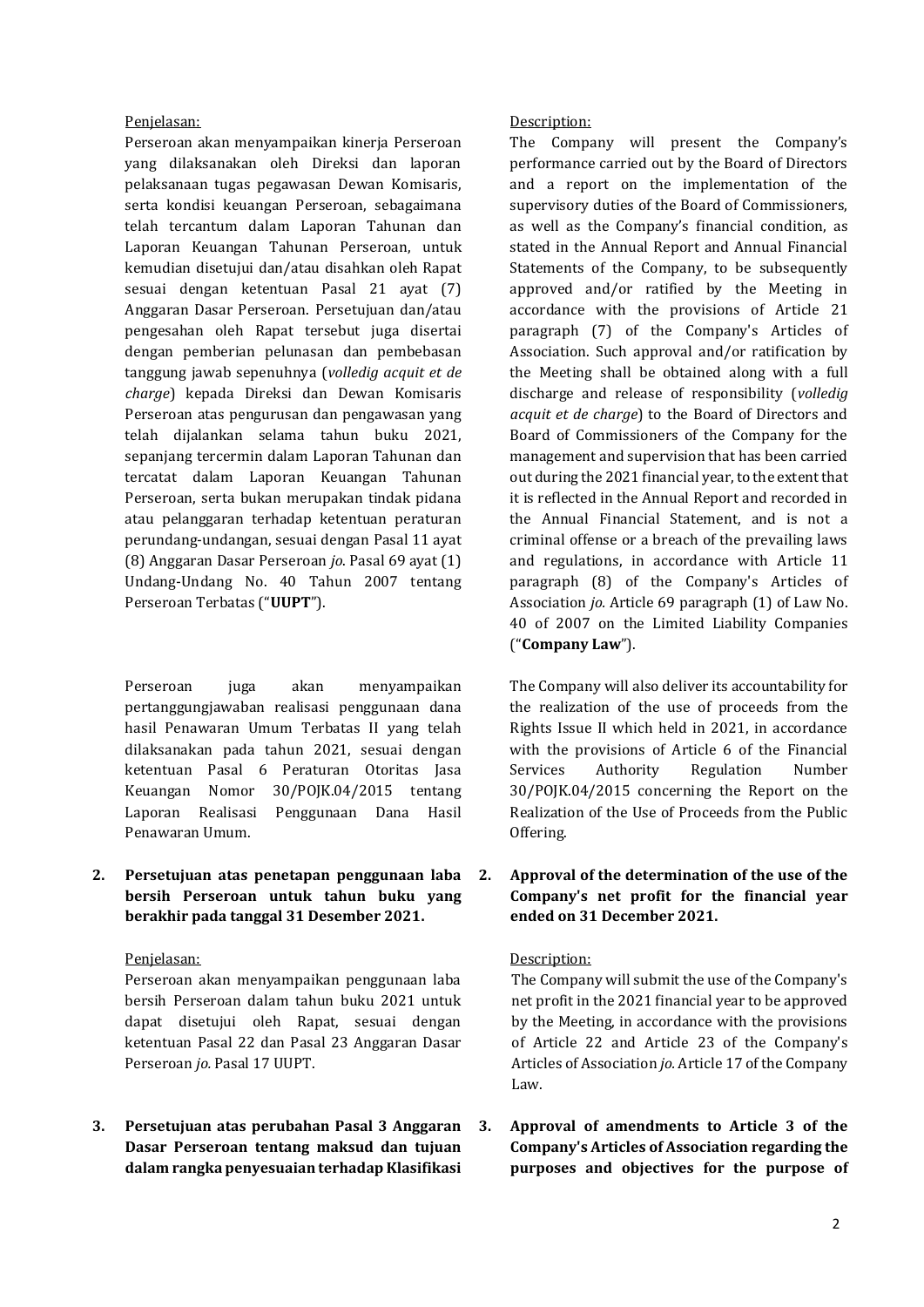**Baku Lapangan Usaha Indonesia Tahun 2020 (KBLI 2020), serta untuk melakukan pernyataan kembali seluruh Anggaran Dasar Perseroan.**

Perseroan mengusulkan perubahan Anggaran Dasar Perseroan dalam rangka menyesuaikan dengan ketentuan Peraturan Badan Pusat Statistik No. 20 Tahun 2020 tentang Klasifikasi Baku Lapangan Usaha Indonesia, untuk disetujui oleh Rapat sesuai dengan ketentuan Pasal 19 UUPT.

**4. Persetujuan atas pemberian delegasi kepada Dewan Komisaris untuk menetapkan gaji dan remunerasi lainnya untuk tahun 2022 bagi anggota Dewan Komisaris dan Direksi Perseroan.**

Dewan Komisaris Perseroan akan merekomendasikan kepada Rapat untuk memberikan kuasa kepada Dewan Komisaris Perseroan dalam menetapkan besaran gaji dan remunerasi lain bagi anggota Dewan Komisaris dan Direksi Perseroan untuk tahun 2022, dengan memperhatikan saran dan pendapat dari Komite Nominasi dan Remunerasi Perseroan dan dilakukan sesuai dengan ketentuan peraturan perundang-undangan yang berlaku.

**5. Persetujuan atas (i) penunjukan kantor akuntan publik independen yang terdaftar di Otoritas Jasa Keuangan untuk tahun buku yang berakhir pada tanggal 31 Desember 2022 serta (ii) pemberian wewenang kepada Direksi Perseroan untuk menetapkan honorarium dan persyaratan lainnya sehubungan dengan penunjukan akuntan publik independen tersebut.**

Direksi Perseroan mengusulkan kepada Rapat untuk memberikan kuasa kepada Dewan Komisaris Perseroan untuk menunjuk Kantor Akuntan Publik independen yang terdaftar di Otoritas Jasa Keuangan (OJK) untuk melakukan audit atas Laporan Keuangan Perseroan untuk tahun buku yang berakhir pada tanggal 31 Desember 2022,

**adjusting to the 2020 Standard Classification of Indonesian Business Fields (KBLI 2020), as well as to restate the entire Articles of Association of the Company.**

#### Penjelasan: Description:

The Company proposes amendments to the Company's Articles of Association in order to comply with the provisions of the Statistic Indonesia Regulation No. 20 of 2020 concerning the Standard Classification of Indonesian Business Fields, to be approved by the Meeting in accordance with the provisions of the Article 19 of the Company Law.

**4. Approval of the delegation to the Board of Commissioners to determine salaries and other remuneration of the year 2022 for members of the Board of Commissioners and Board of Directors of the Company.**

### Penjelasan: Description:

The Board of Commissioners of the Company will recommend to the Meeting to grant a power and authorization to the Board of Commissioners to determine the amount of 2022 salary and remuneration for each member of the Board of Commissioners and the Board of Directors, in consideration of the advice and opinion from the Nomination and Remuneration Committe of the Company and shall be carried out in accordance with the provisions of the prevailing laws and regulations.

**5. Approval of (i) the appointment of an independent public accounting firm registered with the Financial Services Authority for the financial year ended on 31 December 2022 and (ii) the grant of authority to the Company's Board of Directors to determine the honorarium and other requirements in connection with the appointment of the independent public accountant.**

#### Penjelasan: Description:

The Board of Directors of the Company proposes to the Meeting to authorize the Board of Commissioners of the Company to appoint an independent Public Accounting Firm registered with the Financial Services Authority (OJK) to audit the Company's Financial Statements for the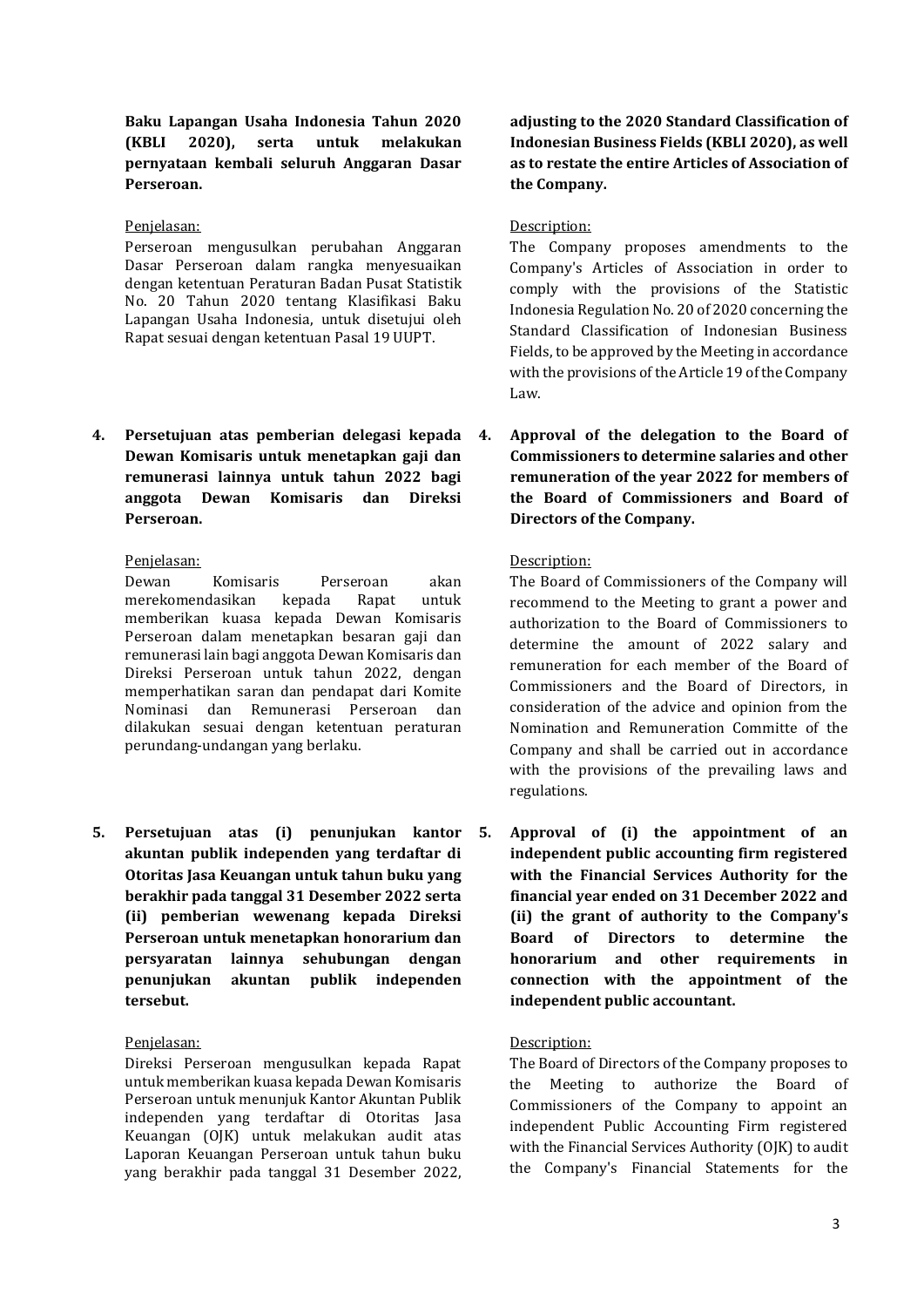serta untuk menetapkan besaran honorarium dari penunjukkan Akuntan Publik independen tersebut, sesuai dengan ketentuan Pasal 21 ayat (6) Anggaran Dasar Perseroan dan Pasal 68 UUPT.

### **6. Persetujuan atas perubahan susunan anggota Dewan Komisaris Perseroan.**

Perseroan mengusulkan pengangkatan dan/atau penggantian anggota Dewan Komisaris untuk diangkat dan diputuskan oleh Rapat, sesuai dengan ketentuan Pasal 18 ayat (3) Anggaran Dasar Perseroan dan Pasal 111 UUPT.

- 1. Pemanggilan Rapat ini merupakan bagian yang tidak terpisahkan dari Pengumuman Rapat tertanggal 28 April 2022.
- 2. Pemanggilan Rapat ini untuk memenuhi ketentuan Pasal 12 ayat (9) Anggaran Dasar Perseroan dan Peraturan OJK No. 15/POJK.04/2020 tentang Rencana dan Penyelenggaraan Rapat Umum Pemegang Saham Perusahaan Terbuka ("**POJK No. 15/2020**"). Perseroan dalam hal ini tidak mengirimkan surat undangan tersendiri kepada Pemegang Saham sehingga Pemanggilan ini telah sesuai dengan ketentuan dan merupakan undangan resmi bagi Pemegang Saham.
- 3. Pemegang Saham yang berhak hadir atau diwakili dalam Rapat adalah:
	- a. Untuk saham-saham Perseroan yang belum dimasukkan ke dalam penitipan kolektif PT Kustodian Sentral Efek Indonesia ("**KSEI**"), Pemegang Saham atau kuasa Pemegang Saham yang sah yang nama-namanya tercatat dalam Daftar Pemegang Saham Perseroan pada hari Jumat, 13 Mei 2022 sampai dengan pukul 16.00 WIB.
	- b. Untuk saham-saham Perseroan yang berada di dalam penitipan kolektif KSEI, Pemegang

financial year ending on 31 December 2022, as well as to determine the amount of honorarium for the appointment of the independent public accountant, in accordance with the provisions of Article 21 paragraph (6) of the Company's Articles of Association and Article 68 of the Company Law.

### **6. Approval of the changes in the composition of the members of the Board of Commissioners of the Company.**

### Penjelasan: Description:

The Company proposes the appointment and/or replacement of members of the Board of Commissioners to be appointed and decided by the Meeting, in accordance with the provisions of Article 18 paragraph (3) of the Company's Articles of Association and Article 111 of the Company Law.

### **Catatan: Remarks:**

- 1. This Meeting Invitation is an integral part of the Meeting Announcement dated 28 April 2022.
- 2. This Meeting Invitation is to comply with the provisions of Article 12 Paragraph 9 of the Company's Articles of Association and OJK Regulation No. 15/POJK.04/2020 concerning the Planning and Execution of General Meeting of Shareholders of Public Companies ("**OJK Regulation No. 15/2020**"). The Company does not deliver separate invitation letters to the Shareholders hence this Invitation is in accordance with the provisions and is an official invitation for the Shareholders.
- The Shareholders who are entitled to attend or be represented in the Meeting are:
	- a. For shares of the Company that have not been registered in the collective deposit PT Indonesian Central Securities Depository ("**KSEI**"), the Shareholders or their legitimate proxies whose names are registered in the Shareholders Registry on Friday, 13 May 2022 at 16.00 WIB.
	- b. For shares of the Company' which are registered in the collective deposit of KSEI, the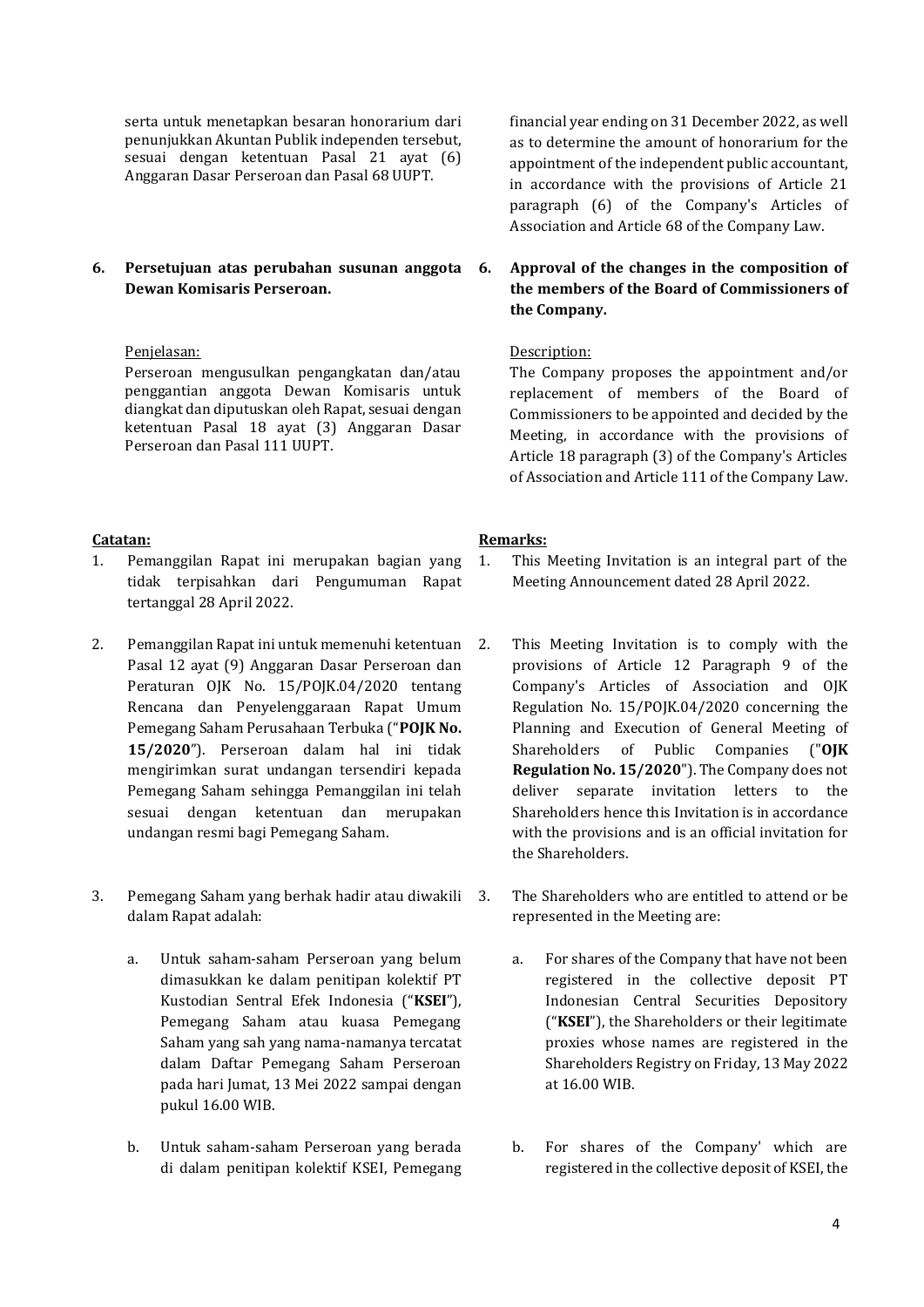Saham atau kuasa Pemegang Saham yang namanya tercatat pada pemegang rekening atau bank kustodian di KSEI pada penutupan perdagangan saham Perseroan di PT Bursa Efek Indonesia ("**BEI**") pada tanggal 13 Mei 2022.

- 4. Keikutsertaan Pemegang Saham dalam Rapat, dapat dilakukan dengan mekanisme sebagai berikut:
	- a. Hadir dalam Rapat secara elektronik melalui fasilitas eASY KSEI [https://akses.ksei.co.id/;](https://akses.ksei.co.id/) atau
	- b. Hadir dalam Rapat secara fisik.
- 5. Dalam upaya pencegahan dan/atau pengendalian penyebaran *Corona Virus Disease* 2019 (COVID-19), Perseroan menghimbau Pemegang Saham untuk hadir secara elektronik, sebagaimana dimaksud pada angka 4 huruf a di atas, atau melakukan pemberian kuasa secara elektronik (*e-Proxy*) melalui aplikasi eASY KSEI, dengan memperhatikan hal-hal sebagai berikut:
	- a. Pemegang Saham yang dapat menggunakan fasilitas eASY KSEI adalah Pemegang Saham individu lokal yang sahamnya disimpan dalam penitipan kolektif KSEI;
	- b. Pemegang Saham harus terlebih dahulu terdaftar dalam fasilitas Acuan Kepemilikan Sekuritas KSEI ("**AKSes**"). Bagi Pemegang Saham yang belum terdaftar, harap terlebih dahulu melakukan registrasi melalui situs [https://akses.ksei.co.id/;](https://akses.ksei.co.id/)
	- c. Untuk menggunakan fasilitas eASY KSEI, Pemegang Saham dapat mengakses menu eASY KSEI, submenu Login eASY KSEI yang berada pada fasilitas AKSes [https://akses.ksei.co.id/;](https://akses.ksei.co.id/)

Panduan registrasi, penggunaan, dan penjelasan lebih lanjut mengenai eASY KSEI (e-Proxy dan e-Voting) dapat dilihat pada situs [https://akses.ksei.co.id/.](https://akses.ksei.co.id/)

6. Pemegang Saham atau kuasanya yang sah yang akan menghadiri Rapat secara fisik, sebagaimana dimaksud dalam angka 4 huruf b di atas, diminta

Shareholders or their legitimate proxies whose names are registered at the account holder or custodian bank at KSEI at the closing of stock trading of the Company's shares in PT Indonesia Stock Exchange ("**IDX**") dated 13 May 2022.

- 4. The participation of Shareholders in the Meeting can be carried out by the following mechanism:
	- a. Attend the Meeting electronically through the eASY KSEI facilit[y https://akses.ksei.co.id/;](https://akses.ksei.co.id/) or
	- b. Attend the meeting physically.
- 5. To prevent and/or control the spread of Corona Virus Disease 2019 (COVID-19), the Company calls on the Shareholders to participate in the Meeting either by electronic attendance, as described in the abovementioned item 4 letter a, or by granting electronic proxy (e-Proxy) through the eASY KSEI with due observance of the following:
	- a. The Shareholders who can use eASY KSEI facility are local individual Shareholders whose shares are in the collective custody of KSEI;
	- b. The Shareholders must first be registered at the KSEI Securities Ownership Reference facility (Acuan Kepemilikan Sekuritas/**''AKSes**"). For Shareholders who have not registered, please register via the site [https://akses.ksei.co.id/;](https://akses.ksei.co.id/)
	- c. To use the eASY KSEI facility, Shareholders can access the KSEI eASY menu, KSEI eASY Login submenu contained in the AKSes facility [https://akses.ksei.co.id/;](https://akses.ksei.co.id/)

Guidelines for registration, usage, and further explanation regarding eASY KSEI (e-Proxy and e-Voting) can be found a[t https://akses.ksei.co.id/.](https://akses.ksei.co.id/)

6. Shareholders or their legitimate proxies who will physically attend the Meeting, , as described in item 4 letter b, are kindly requested to bring and submit at the time of registration: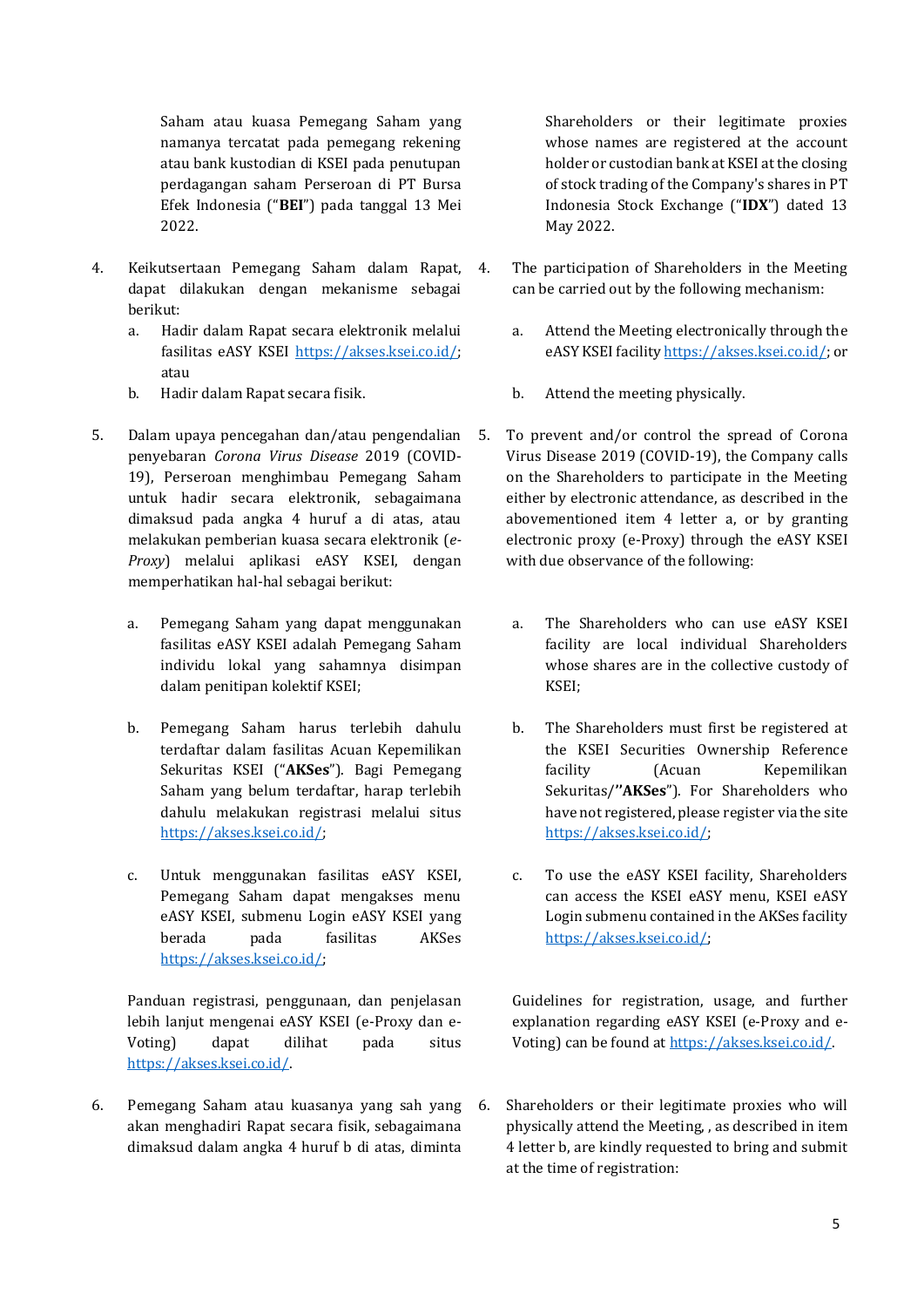dengan hormat untuk membawa dan menyerahkan pada saat registrasi:

a. Bagi Pemegang Saham perorangan, fotokopi Kartu Tanda Penduduk (KTP) atau tanda pengenal lainnya kepada petugas Biro Administrasi Efek ("**BAE**").

Apabila Pemegang Saham perorangan tidak dapat hadir dan telah memberikan kuasa untuk menghadiri Rapat, maka penerima kuasa wajib menyerahkan surat kuasa asli berserta fotokopi Kartu Tanda Penduduk (KTP) atau tanda pengenal lainnya dari pemberi kuasa dan penerima kuasa kepada petugas BAE.

b. Bagi Pemegang Saham yang berbentuk badan hukum seperti perseroan terbatas, koperasi, yayasan atau dana pensiun agar membawa fotokopi dari anggaran dasarnya yang lengkap dan susunan pengurus terakhir serta wajib dilengkapi dengan bukti salinan persetujuan/pemberitahuan/pengesahan (sebagaimana berlaku) dari pejabat atau instansi berwenang.

Apabila Pemegang Saham yang berbentuk badan hukum tidak dapat hadir dan telah memberikan kuasa untuk menghadiri Rapat, maka penerima kuasa wajib menyerahkan surat kuasa asli berserta fotokopi Kartu Tanda Penduduk (KTP) atau tanda pengenal lainnya dari pemberi kuasa dan penerima kuasa kepada petugas BAE.

- c. Bagi Pemegang Saham dalam Penitipan Kolektif KSEI wajib membawa Surat Konfirmasi Tertulis Untuk Rapat ("**KTUR**") yang dapat diperoleh melalui Anggota Bursa dan Bank Kustodian.
- 7. Pemegang Saham yang berhalangan untuk hadir secara langsung dapat diwakili oleh kuasanya, dengan cara sebagai berikut:
	- a. Surat kuasa konvensional. Pemegang Saham dapat mengunduh formulir surat kuasa pada situs web Perseroan [\(https://www.emc.id\)](https://www.emc.id/) atau dapat diperoleh di kantor BAE Perseroan

a. For individual Shareholders, a photocopy of their Identity Card (KTP) or other identification document to the Securities Administration Bureau officer ("**BAE**").

If the individual Shareholder is unable to attend and has granted the power of attorney to attend the Meeting, the proxy shall submit the original power of attorney along with a photocopy of the National Identity Card (KTP) or other identification document of the authorizer and the proxy to the BAE officer.

b. Shareholders in the form of legal entities such as limited liability company, cooperative, foundation or pension fund are required to bring a photocopy of their complete articles of association and the latest management structure and must be accompanied by a copy of evidence of approval/notification/ratification (as applicable) from the official or authorized institution.

If the Shareholders in the form of a legal entity is unable to attend and has given the power of attorney to attend the Meeting, the proxy shall submit the original power of attorney along with a photocopy of the National Identity Card (KTP) or other identification document of the authorizer and the proxy to the BAE officer.

- c. Shareholders in the KSEI Collective Custody must bring a Written Confirmation Letter for the Meeting ("**KTUR**") which can be obtained through the Exchange Member and the Custodian Bank.
- 7. The Shareholders who are unable to attend the Meeting in person may be represented by the proxies in any of the following ways:
	- a. Conventional power of attorney. Shareholders can download the power of attorney form on the Company's website [\(https://www.emc.id\)](https://www.emc.id/) or it can be obtained at the Company's BAE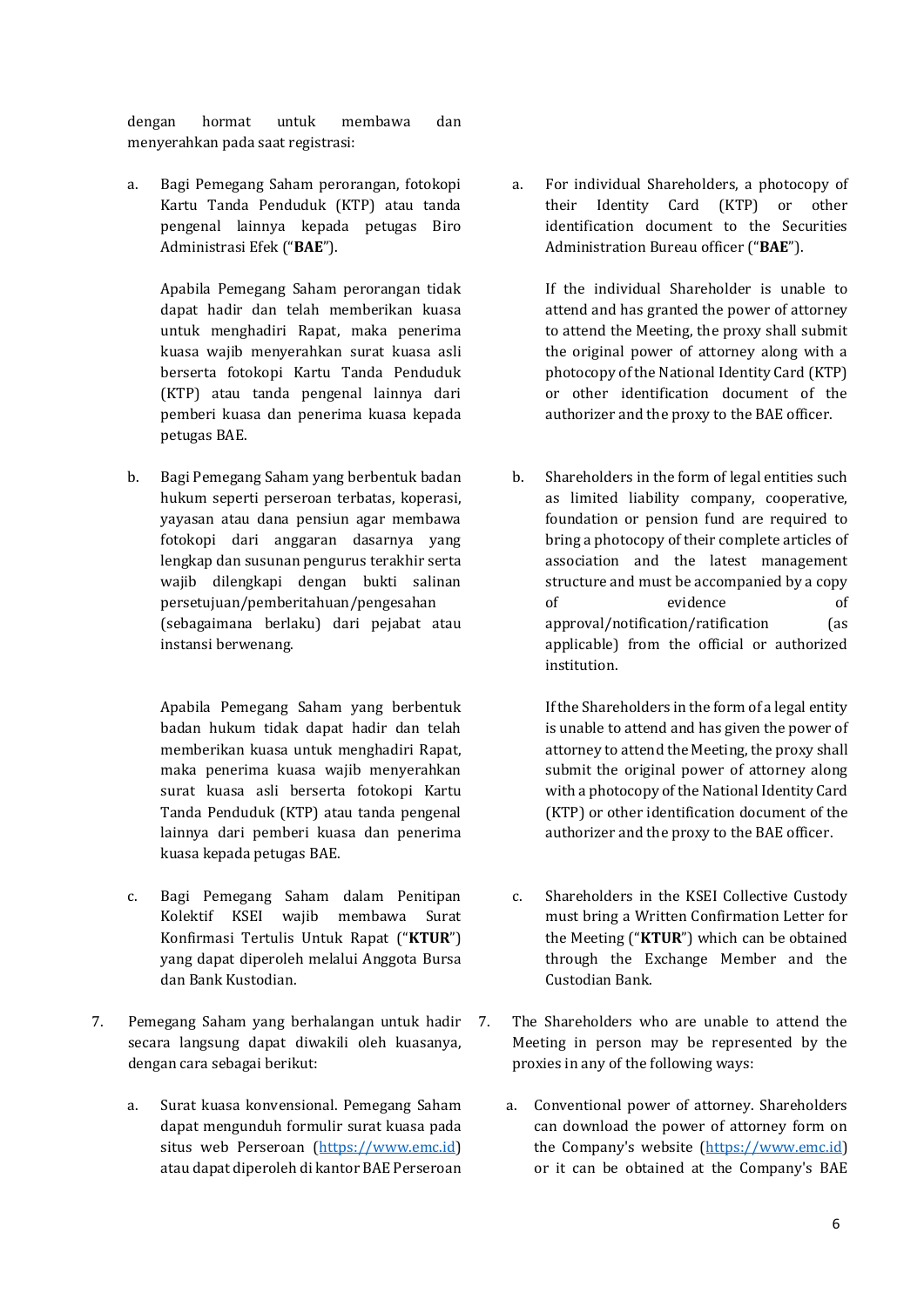yaitu PT Bima Registra di Satrio Tower Building, Lantai 9, Jl. Prof DR. Satrio Blok C5, Kuningan Timur, Jakarta Selatan, 12950. Surat kuasa yang telah diisi dikirimkan kepada PT Bima Registra melalui email [corp@bimaregistra.co.i](mailto:corp@bimaregistra.co)d dan [corsec@emc.id](mailto:corsec@emc.id) paling lambat 1 (satu) hari kerja sebelum Rapat. Mohon dapat diperhatikan bahwa meskipun penerima kuasa telah mengirimkan salinannya melalui email sebagaimana telah disebutkan di atas, penerima kuasa tetap wajib menunjukan surat kuasa asli dan identitas dari penerima kuasa dan pemberi kuasa pada waktu registrasi Rapat.

- b. Surat Kuasa Elektronik atau e-Proxy yang dapat diakses melalui eASY.KSEI kepada Perwakilan Independen yang telah terdaftar dalam eASY.KSEI [\(https://akses.ksei.co.id\)](https://akses.ksei.co.id/). Pemberian kuasa dapat dilakukan paling lambat 1 (satu) hari kerja sebelum Rapat.
- 8. Pemegang Saham Perseroan atau kuasanya dapat menyaksikan pelaksanaan Rapat yang sedang berlangsung melalui webinar Zoom dengan mengakses menu eASY KSEI, submenu Tayangan RUPS yang berada pada fasilitas AKSes [https://akses.ksei.co.id/,](https://akses.ksei.co.id/) dengan memperhatikan hal-hal sebagai berikut:
	- a. Pemegang Saham Perseroan atau kuasanya telah terdaftar di fasilitas eASY KSEI paling lambat tanggal 7 Juni 2022 pukul 12.00 WIB.
	- b. Tayangan RUPS memiliki kapasitas hingga 500 peserta, di mana kehadiran tiap peserta akan ditentukan berdasarkan *first come first serve basis*. Bagi Pemegang Saham Perseroan atau kuasanya yang tidak mendapatkan kesempatan untuk menyaksikan pelaksanaan Rapat melalui Tayangan RUPS tetap dianggap sah hadir secara elektronik serta kepemilikan saham dan pilihan suaranya diperhitungkan dalam Rapat, sepanjang telah teregistrasi dalam fasilitas eASY KSEI.
	- c. Pemegang Saham Perseroan atau kuasanya yang hanya menyaksikan pelaksanaan Rapat melalui Tayangan RUPS namun tidak

office, namely PT Bima Registra at Satrio Tower Building, 9th Floor, Jl. Prof. DR. Satrio Blok C5, Kuningan Timur, South Jakarta, 12950. The completed power of attorney is sent to PT Bima Registra via email [corp@bimaregistra.co.](mailto:corp@bimaregistra.co)id and [corsec@emc.id](mailto:corsec@emc.id) no later than 1 (one) working day before the Meeting. Please note that, despite the proxy has sent a copy via email as mentioned above, the proxy is still required to show the original power of attorney and the identity of the proxy and authorizer during the registration of the Meeting.

- b. Electronic Power of Attorney or e-Proxy that can be accessed through eASY.KSEI to Independent Representatives who have been registered in eASY.KSEI [\(https://akses.ksei.co.id\)](https://akses.ksei.co.id/). The granting of power of attorney may be done no later than 1 (one) working day before the Meeting.
- 8. Shareholders of the Company or their proxies can witness the implementation of the ongoing Meeting through the Zoom webinar by accessing the eASY KSEI menu, the GMS Impressions submenu located at the AKSes facility [https://akses.ksei.co.id/,](https://akses.ksei.co.id/)  taking into account the following matters:
	- a. Shareholders of the Company or their proxies have been registered at eASY KSEI facility no later than 7 June 2022 at 12.00 WIB.
	- b. The GMS broadcast has a capacity of up to 500 participants, where the attendance of each participant will be determined on a first come first serve basis. Shareholders of the Company or their proxies who do not get the opportunity to witness the implementation of the Meeting through the GMS Impressions are still considered valid to attend electronically and share ownership and voting choices are taken into account in the Meeting, as long as they have been registered in eASY KSEI facility.
	- c. Shareholders of the Company or their proxies who only witnessed the implementation of the Meeting through the GMS Impressions but are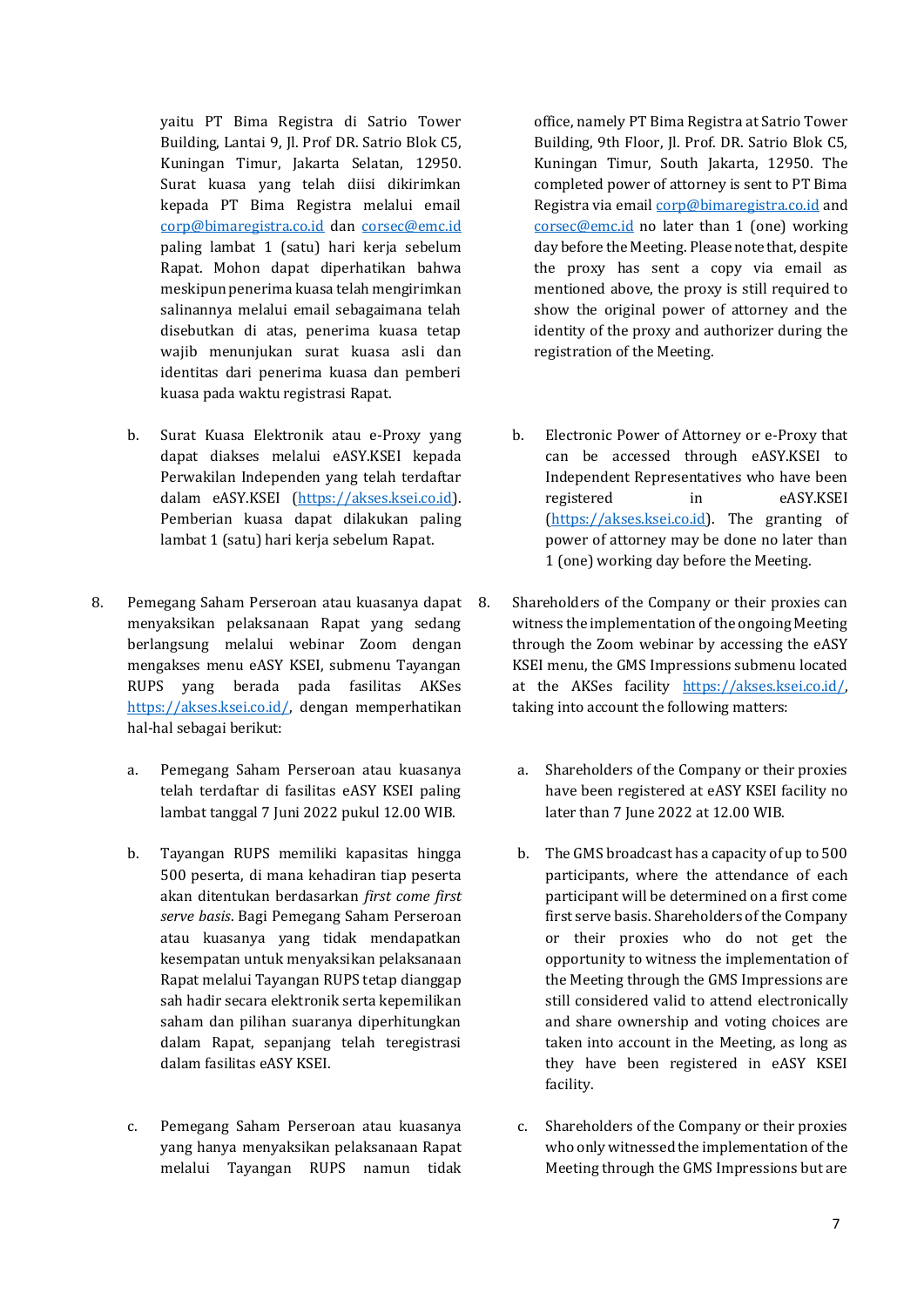teregistrasi hadir secara elektronik pada fasilitas eASY KSEI, maka kehadiran Pemegang Saham atau kuasanya tersebut dianggap tidak sah serta tidak akan masuk dalam perhitungan kuorum kehadiran Rapat.

- d. Untuk mendapatkan pengalaman terbaik dalam menggunakan fasilitas eASY KSEI dan/atau Tayangan RUPS, Pemegang Saham atau kuasanya disarankan menggunakan peramban (*browser*) Mozilla Firefox.
- 9. Bahan-bahan Rapat tersedia di kantor Perseroan pada Jl. Pulomas Barat VI No. 20, Jakarta Timur 13210, dan dapat diunduh melalui situs web Perseroan, sejak tanggal Pemanggilan ini sampai dengan tanggal Rapat. Bahan-bahan tersebut dapat diperoleh dengan mengajukan permintaan tertulis oleh Pemegang Saham kepada dan diterima oleh Sekretaris Perusahaan Perseroan paling lambat 1 (satu) hari kerja sebelum tanggal Rapat.
- 10. Untuk mempermudah pengaturan dan tertibnya Rapat, para Pemegang Saham atau kuasanya dimohon dengan hormat untuk hadir di tempat Rapat selambat-lambatnya 30 (tiga puluh) menit sebelum jadwal Rapat.

# **Catatan Tambahan: Additional Remarks:**

- 1. Sebagai upaya pencegahan dan/atau penyebaran COVID-19, sesuai arahan Pemerintah dan dalam rangka mentaati protokol kesehatan pencegahan dan/atau penyebaran COVID-19, Perseroan akan membatasi jumlah Pemegang Saham yang dapat hadir dalam Rapat secara fisik.
- 2. Bagi Pemegang Saham atau kuasanya yang sah yang akan tetap hadir secara fisik dalam Rapat, Perseroan menetapkan protokol yang wajib diikuti di tempat Rapat diselenggarakan, sebagai berikut:
	- a. Dengan biayanya sendiri, memiliki dan menunjukkan Surat Keterangan Hasil: (i) Tes Rapid Antigen COVID-19 dengan tanggal pengambilan sampel maksimum 3 (tiga) hari sebelum Rapat; atau (ii) Tes Swab PCR COVID-19 dengan tanggal pengambilan

not registered are present electronically at eASY KSEI facility, then the presence of the Shareholders or their proxies is considered invalid and will not be included in the calculation of the quorum for the attendance of the Meeting.

- d. To obtain the best experience in using eASY KSEI facility and/or GMS Impressions, Shareholders or their proxies are advised to use the Mozilla Firefox browser.
- 9. Meeting materials are available in the Company Office at Jl. Pulomas Barat VI No. 20, East Jakarta 13210, and can be downloaded through the Company's website, from the date of this Invitation to the date of the Meeting. These materials can be obtained by submitting a written request by the shareholders to and received by the Company's Corporate Secretary no later than 1 (one) working day before the Meeting date.
- 10. To simplify the arrangement and order of the Meeting, the Shareholders or their proxies are kindly requested to be present at the Meeting place no later than 30 (thirty) minutes before the schedule of the Meeting.

## **PENCEGAHAN PENYEBARAN VIRUS COVID-19 PREVENTIVE MEASURES AGAINTS THE SPREAD OF COVID-19 VIRUS**

- 1. To prevent and/or control the spread of COVID-19, in compliance with the Government's order and with due observance of the prevailing laws and regulations, the Company will limit the number of Shareholders that can physically attend the Meeting.
- 2. Any Shareholders or his/her proxy that will physically attend the Meeting must follow the protocol in the Meeting venue as established by the Company, among others, as follows:
	- a. At his/her own expenses, to have and show a Test Result Certificate of: (i) COVID-19 Rapid Antigen Test with the date of the sample taken for a maximum period of 3 (three) days prior to the Meeting; or (ii) COVID-19 PCR Swab Test with the date of the sample taken for a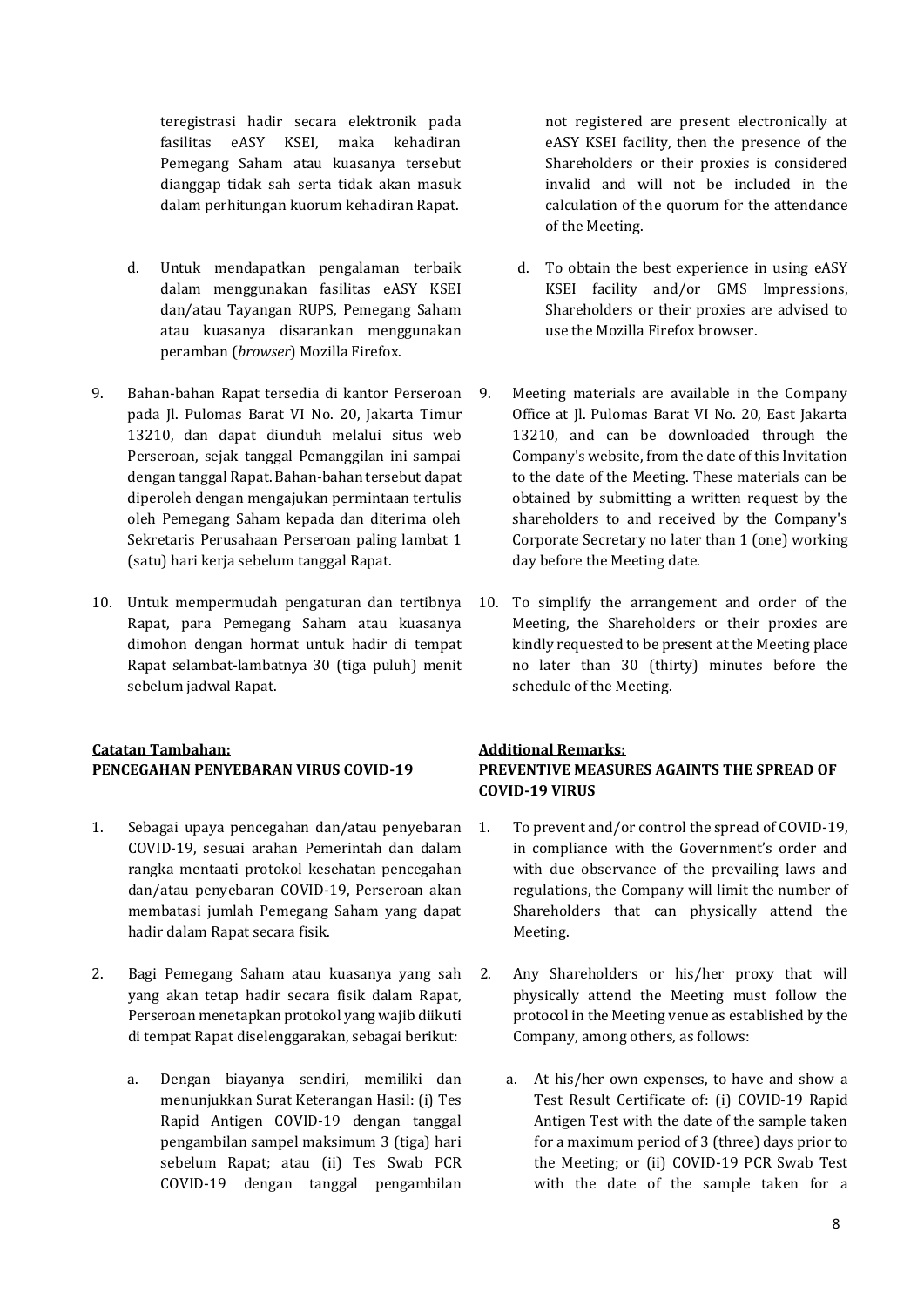sampel maksimum 7 (tujuh) hari sebelum Rapat, dengan hasil negatif yang diperoleh dari dokter rumah sakit, puskesmas atau klinik;

- b. Menunjukan sertifikat vaksin asli atau melalui aplikasi Peduli Lindungi yang menunjukkan bukti vaksinasi minimal tahap kedua;
- c. Melakukan deteksi dan pemantauan suhu tubuh yang mana tidak sedang memiliki suhu tubuh di atas 37,3° C;
- d. Menggunakan *hand sanitizer* yang disediakan sebelum memasuki ruangan Rapat;
- e. Wajib menggunakan masker sesuai dengan standar yang ditentukan Pemerintah selama berada di area gedung tempat penyelenggaraan Rapat dan selama Rapat berlangsung;
- f. Wajib mengikuti prosedur pemeriksaan kesehatan baik yang akan dilakukan oleh Perseroan maupun manajemen gedung tempat penyelenggaraan Rapat;
- g. Pada saat pendaftaran, wajib menyerahkan formulir deklarasi kesehatan yang memuat informasi kesehatan dan perjalanannya. Formulir deklarasi kesehatan dapat diunduh pada situs web Perseroan [\(https://www.emc.id\)](https://www.emc.id/); dan
- h. Wajib menerapkan kebijakan *physical distancing* sesuai arahan Perseroan dan manajemen gedung tempat penyelenggaraan Rapat.
- 3. Dalam hal Pemegang Saham atau kuasanya tidak dapat memenuhi ketentuan poin 2 di atas, Perseroan berhak untuk:
	- a. melarang Pemegang Saham atau kuasanya untuk menghadiri Rapat;
	- b. meminta Pemegang Saham atau kuasanya untuk segera meninggalkan ruang Rapat dan/atau gedung tempat penyelenggaraan Rapat; atau

maximum of 7 (seven) days prior to the Meeting, with a negative result from a doctor in a hospital, public health center, or medical clinic;

- b. To have and show the original vaccine certificate or through the Peduli Lindungi application which indicate the vaccine proofs at least for the second dose;
- c. Based on the body temperature checking and monitoring, the Shareholder or his/her proxy does not have a body temperature of above 37.3°C;
- d. Must use the hand sanitizer provided before entering the Meeting room;
- e. Wear mask according to the standards set by the Government within the building area where the Meeting is held and during the Meeting;
- f. Must comply with the health checking procedures which will be conduct by the Company and building management where the meeting is held;
- g. At the registration counter, must submit a health declaration form which has been completed stating health and travel information. Health declaration form may be downloaded from the Company's website [\(https://www.emc.id\)](https://www.emc.id/); and
- h. Must implement physical distancing measure in accordance with direction form the Company and building management where the Meeting is held.
- If the Shareholder or his/her proxy is unable to fulfill the provisions of item 2 above, the Company has the right to:
	- a. prohibit the Shareholder or his/her proxy from attending the Meeting;
	- b. request the Shareholder or his/her proxy to immediately leave the Meeting room and/or Meeting premises; or